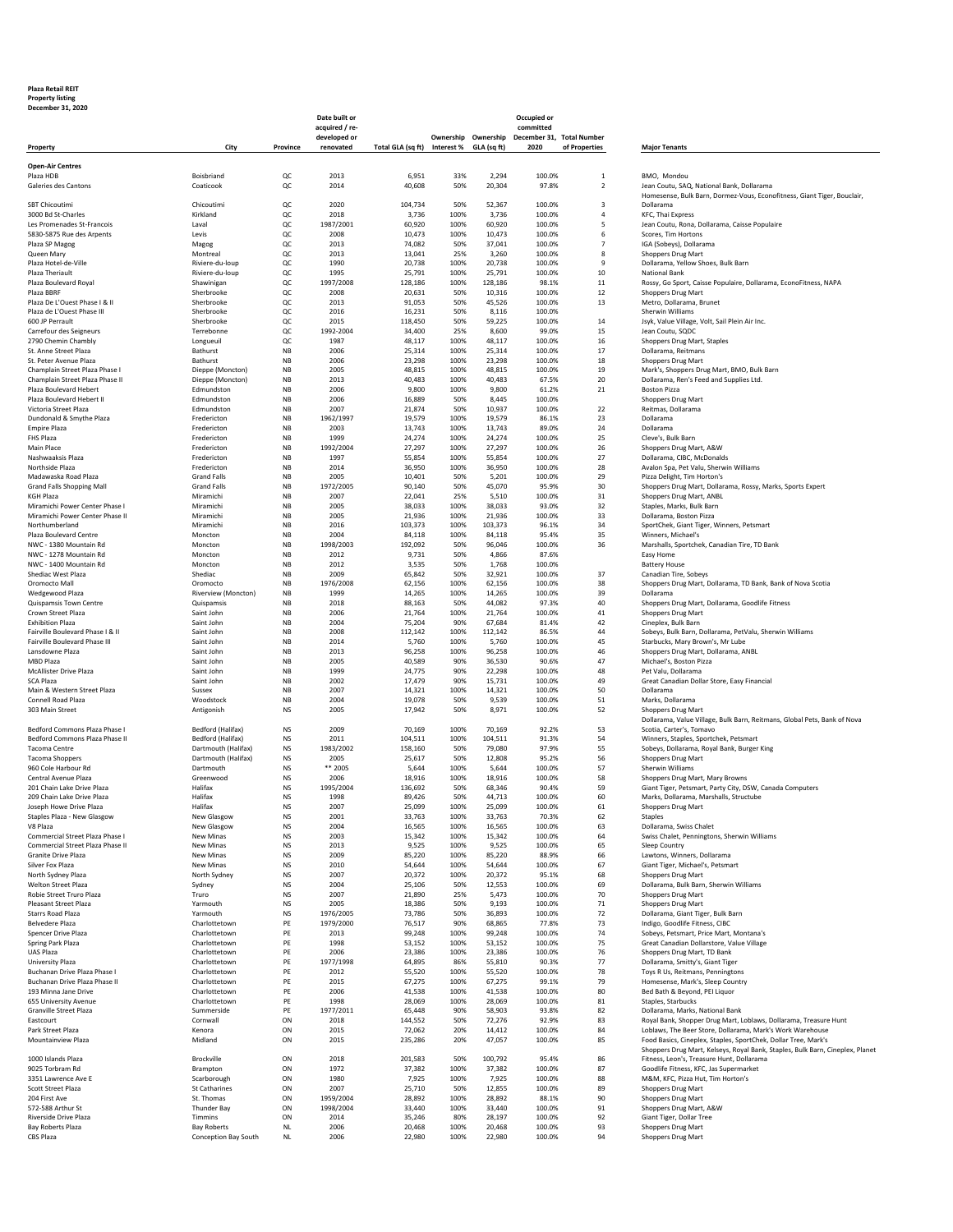| Powell Drive Plaza<br>Sub total              | Carbonear                | <b>NL</b>              | 2012         | 15.931<br>4.987.926 | 100%        | 15.931<br>3.667.422 | 100.0%<br>96.4%  | 98       | Dollarama, Pet Valu                                 |
|----------------------------------------------|--------------------------|------------------------|--------------|---------------------|-------------|---------------------|------------------|----------|-----------------------------------------------------|
| <b>Stavanger Drive</b>                       | St. John's<br>St. John's | <b>NL</b><br><b>NL</b> | 2007<br>2011 | 18.309<br>50.563    | 100%<br>90% | 18.309<br>45.507    | 100.0%<br>100.0% | 96<br>97 | Shoppers Drug Mart<br>Best Buy, Petsmart, Montana's |
| Kenmount Road Plaza<br>LeMarchant Road Plaza | St. John's               | NL                     | 2006         | 20.265              | 100%        | 20.265              | 100.0%           |          | Montana's, Easy Home                                |

| Montana's, Easy Home        |
|-----------------------------|
| Shoppers Drug Mart          |
| Best Buy, Petsmart, Montana |
|                             |

| <b>Enclosed Malls</b>                     |                       |                  |                      |         |       |         |        |     |                                                                           |
|-------------------------------------------|-----------------------|------------------|----------------------|---------|-------|---------|--------|-----|---------------------------------------------------------------------------|
| Les Galeries Montmagny/Plaza Tache        | Montmagny             | QC               | 1990/1997            | 138,070 | 50%   | 69,035  | 88.3%  | 99  | Maxi, Hart, Dollarama, National Bank, Intersport, Bulk Barn               |
| Les Promenades du Cuivre                  | Rouyn-Noranda         | QC               | 1987/2003            | 147,351 | 100%  | 147,351 | 93.0%  | 100 | Hart, Shoppers Drug Mart, Royal Bank, Staples, Intersport                 |
|                                           |                       |                  |                      |         |       |         |        |     | Bed Bath & Beyond, Sportchek, Dollarama, Goodlife Fitness, Rossy, Labels, |
| The Village Shopping Centre               | St. John's            | NL.              | 1978/2006            | 427,642 | 50%   | 213,821 | 78.0%  | 101 | Home Hardware, Urban Planet                                               |
| Sub total                                 |                       |                  |                      | 713,063 |       | 430,207 | 83.1%  |     |                                                                           |
|                                           |                       |                  |                      |         |       |         |        |     |                                                                           |
| <b>Single Use</b>                         |                       |                  |                      |         |       |         |        |     |                                                                           |
| 50 Rue Colllard Ouest                     | Alma                  | QC               | 1970                 | 2,586   | 100%  | 2,586   | 0.0%   | 102 |                                                                           |
| Beauport                                  | Beauport              | QC               | 2013                 | 2,925   | 100%  | 2,925   | 100.0% | 103 | Couche Tard                                                               |
| 335 Sir Wilfrid Laurier                   |                       |                  |                      |         |       |         |        |     |                                                                           |
|                                           | Beloeil               | QC               | ** 2005              | 2,010   | 100%  | 2,010   | 100.0% | 104 | <b>Rotisserie Benny</b>                                                   |
| 1166 Rue Volta                            | Boucherville          | QC               | 1994                 | 5,500   | 100%  | 5,500   | 100.0% | 105 | Allo Mon Coco                                                             |
| 1165 Rue Volta                            | Boucherville          | QC               | 1994                 | 6,636   | 100%  | 6,636   | 100.0% | 106 | La Belle et La Boeuf                                                      |
| 990 Rue Montarville                       | Boucherville          | QC               | ** 2005              | 2,034   | 100%  | 2,034   | 100.0% | 107 | Rotisserie Benny                                                          |
| 315 Boul Ste Anne                         | Beauport              | QC               | ** 2005/2016         | 2,700   | 100%  | 2,700   | 100.0% | 108 | <b>Tim Hortons</b>                                                        |
| 6445 Taschereau Blvd.                     | Brossard              | QC               | 1975                 | 3,193   | 100%  | 3,193   | 100.0% | 109 | KFC, Taco Bell                                                            |
|                                           |                       |                  |                      |         |       |         |        |     |                                                                           |
| 1220 Provancher St & 1130 de la Chaudiere | Cap Rouge             | QC               | 2008                 | 17,293  | 100%  | 17,293  | 100.0% | 110 | <b>Shoppers Drug Mart</b>                                                 |
| 11075 Henri Bourassa Blvd                 | Charlesbourg          | QC               | 1988/2007            | 33,200  | 100%  | 33,200  | 100.0% | 111 | Shoppers Drug Mart                                                        |
| 9460 Boul Henri Bourassa                  | Charlesbourg          | QC               | 1971                 | 1,262   | 100%  | 1,262   | 0.0%   | 112 |                                                                           |
| 466 Ste Genevieve                         | Chicoutimi            | QC               | 1970                 | 2,316   | 100%  | 2,316   | 100.0% | 113 | KFC                                                                       |
| 379 Rue Child                             | Coaticook             | QC               | ** 2005              | 4,170   | 100%  | 4,170   | 100.0% | 114 | McDonalds                                                                 |
| Plaza BDP Deux Montagnes                  | <b>Deux Montanges</b> | QC               | 2007                 | 16,940  | 37.5% | 6,353   | 100.0% | 115 | Shoppers Drug Mart                                                        |
| 91 Bd Harwood                             | Dorion                | QC               | 1974                 | 2,196   | 100%  | 2,196   | 100.0% | 116 | KFC, Pizza Hut                                                            |
| 1605 Bd St-Joseph                         | Drummondville         | QC               | 1969                 | 2,257   | 100%  | 2,257   | 100.0% | 117 | KFC                                                                       |
| 258 Rue Notre-Dame                        | Gatineau Mills        | QC               | ** 2005              | 2,361   | 100%  | 2,361   | 100.0% | 118 | KFC                                                                       |
|                                           |                       |                  |                      |         |       |         |        |     |                                                                           |
| <b>Bureau en Gros</b>                     | Granby                | QC               | 2000                 | 25,695  | 50%   | 12,848  | 100.0% | 119 | Staples                                                                   |
| 703 Rue Principale                        | Granby                | QC               | 1976                 | 2,681   | 100%  | 2,681   | 100.0% | 120 | KFC                                                                       |
| 3199 Boul Taschereau                      | Greenfield Park       | QC               | 1969                 | 2,223   | 100%  | 2,223   | 100.0% | 121 | KFC                                                                       |
| 347 Bd St-Joseph                          | Hull                  | QC               | ** 2005              | 2,900   | 100%  | 2,900   | 100.0% | 122 | KFC                                                                       |
| 3814 Bd Harvey                            | Jonquiere             | QC               | 1970                 | 2,855   | 100%  | 2,855   | 100.0% | 123 | KFC                                                                       |
| 650 Boul. Taschereau                      | La Prairie            | QC               | ** 2005              | 2,646   | 100%  | 2,646   | 100.0% | 124 | Rotisserie Benny                                                          |
| 1125-1185 Provost                         | Lachine               | QC               | 1965                 | 11,477  | 100%  | 11,477  | 100.0% | 125 | Shoppers Drug Mart                                                        |
| 1110 Rue Provost                          | Lachine               | QC               | ** 2005              | 1,486   | 100%  | 1,486   | 100.0% | 126 |                                                                           |
|                                           |                       |                  |                      |         |       |         |        |     | Subway                                                                    |
| 125 Rue Bethany                           | Lachute               | QC               | ** 2005              | 2,215   | 100%  | 2,215   | 0.0%   | 127 |                                                                           |
| 1551 Boul. Shevchenko                     | Lasalle               | QC               | 1969                 | 2,321   | 100%  | 2,321   | 100.0% | 128 | KFC                                                                       |
| 2997 Ch.Chambly                           | Longueuil             | QC               | 1973                 | 2,227   | 100%  | 2,227   | 100.0% | 129 | KFC                                                                       |
| 140 Rue Pres. Kennedy                     | Levis                 | QC               | 2020                 | 3,200   | 100%  | 3,200   | 100.0% | 130 | Benny & Co.                                                               |
| Plaza TS Magog                            | Magog                 | QC               | 2006                 | 17,452  | 50%   | 8,726   | 100.0% | 131 | Shoppers Drug Mart                                                        |
| 969 Rue Du Phare Ouest                    | Matane                | QC               | 1974                 | 1,982   | 100%  | 1,982   | 100.0% | 132 | KFC                                                                       |
|                                           |                       |                  |                      |         |       |         |        |     |                                                                           |
| 90 Blvd Tache                             | Montmagny             | QC               | 2007                 | 3,000   | 50%   | 1,500   | 100.0% | 133 | Parkland Fuel Corporation                                                 |
| 8222 Maurice-Duplessis Blvd               | Montreal              | QC               | 1999                 | 10,300  | 50%   | 5,150   | 100.0% | 134 | Shoppers Drug Mart                                                        |
| 9215 Sherbrooke St E                      | Montreal              | QC               | 1979                 | 10,118  | 100%  | 10,118  | 100.0% | 135 | <b>Shoppers Drug Mart</b>                                                 |
| 1 Mont-Royal Ave E                        | Montreal              | QC               | 1940                 | 15,539  | 50%   | 7,770   | 100.0% | 136 | Shoppers Drug Mart                                                        |
| 5601 Bd Leger                             | Montreal              | QC               | 1973                 | 2,076   | 100%  | 2,076   | 100.0% | 137 | KFC                                                                       |
| 5272 Rue Sherbrooke O                     | Montreal              | QC               | 1978                 | 1,978   | 100%  | 1,978   | 100.0% | 138 | KFC                                                                       |
| 8710 Rue Sherbrooke E                     | Montreal              | QC               | 1967                 | 3,060   | 100%  | 3,060   | 100.0% | 139 | KFC                                                                       |
|                                           |                       |                  |                      |         |       |         |        |     |                                                                           |
| 4980 Bd D Des Sources                     | Pierrefonds           | QC               | 1970                 | 2,650   | 100%  | 2,650   | 100.0% | 140 | KFC                                                                       |
| 164 Bd Greber                             | Pointe Gatineau       | QC               | ** 2005              | 3,934   | 100%  | 3,934   | 100.0% | 141 | KFC, Taco Bell                                                            |
| 1086 Lariviere                            | Rouyn-Noranda         | QC               | 2013                 | 2,700   | 100%  | 2,700   | 100.0% | 142 | Tim Hortons                                                               |
| 1465 Rue King Ouest                       | Sherbrooke            | QC               | 1976                 | 4,323   | 100%  | 4,323   | 100.0% | 143 | KFC                                                                       |
| 180 Rue Fiset                             | Sorel-Tracy           | QC               | 1972                 | 2,094   | 100%  | 2,094   | 100.0% | 144 | KFC, Pizza Hut                                                            |
| 104 Bd Arthur-Sauve                       | St. Eustache          | QC               | 1973                 | 1,913   | 100%  | 1,913   | 100.0% | 145 | KFC                                                                       |
| 1550 1E Avenue Ouest                      | St. Geo. Beauce       | QC               | 1976                 | 2,560   | 100%  | 2,560   | 100.0% | 146 | KFC                                                                       |
|                                           |                       |                  |                      |         |       |         |        |     |                                                                           |
| 1595 Cote Vertu                           | St. Laurent           | QC               | 1971                 | 3,140   | 100%  | 3,140   | 100.0% | 147 | KFC, Taco Bell                                                            |
| 590 Rue Principale Ste                    | Ste Agathe            | QC               | 1973                 | 2,213   | 100%  | 2,213   | 100.0% | 148 | KFC                                                                       |
| 3309 Chemin Ste Foy                       | Ste Foy               | QC               | 1972                 | 1,792   | 100%  | 1,792   | 0.0%   | 149 |                                                                           |
| 60 Bd Cure Labelle                        | Ste Therese           | QC               | 1970                 | 2,286   | 100%  | 2,286   | 100.0% | 150 | KFC                                                                       |
| 680 Bd Du Seminaire                       | St-jean               | QC               | 1972                 | 3,442   | 100%  | 3,442   | 100.0% | 151 | KFC                                                                       |
| 291 Bd Des Laurentides                    | St-Jerome             | QC               | 1970                 | 3,553   | 100%  | 3,553   | 100.0% | 152 | KFC                                                                       |
|                                           | St-Leonard            | QC               | 1970                 |         | 100%  |         | 100.0% | 153 | A&W                                                                       |
| 9205 Bd Lacordaire                        |                       |                  |                      | 3,315   |       | 3,315   |        |     |                                                                           |
| 947 Bd Des Seigneurs                      | Terrebonne            | QC               | 1975                 | 3,276   | 100%  | 3,276   | 100.0% | 154 | KFC                                                                       |
| 31 Boul, Frontenau O                      | <b>Thetford Mines</b> | QC               | 1976                 | 3,010   | 100%  | 3,010   | 100.0% | 155 | KFC                                                                       |
| Plaza Jean XXIII                          | <b>Trois-Rivieres</b> | QC               | 2007                 | 16,721  | 50%   | 8,361   | 100.0% | 156 | Shoppers Drug Mart                                                        |
| 1080 Bd Des Recollets                     | <b>Trois-Rivieres</b> | QC               | 1969                 | 2,588   | 100%  | 2,588   | 100.0% | 157 | KFC                                                                       |
| 314 Ch. Laroque                           | Valleyfield           | QC               | 1970                 | 2,196   | 100%  | 2,196   | 100.0% | 158 | KFC                                                                       |
| 620 Rue Notre-Dame                        | Victoriaville         | QC               | 1972                 | 2,376   | 100%  | 2,376   | 100.0% | 159 | KFC                                                                       |
| 1689 Bd Des Laurentides                   | Vimont                | QC               | 1977                 | 2,211   | 100%  | 2,211   | 100.0% | 160 | KFC                                                                       |
|                                           |                       |                  |                      |         |       |         |        |     |                                                                           |
| 602 Av. Laure                             | Sept-Iles             | QC               | 1971                 | 2,228   | 100%  | 2,228   | 100.0% | 161 | SQDC                                                                      |
| 315 Taniata Avenue                        | St. Romuald           | QC               | 1976                 | 1,720   | 100%  | 1,720   | 0.0%   | 162 |                                                                           |
| 180 Blvd Hebert                           | Edmundston            | $_{\mathsf{NB}}$ | ** 2005              | 2,430   | 100%  | 2,430   | 100.0% | 163 | KFC                                                                       |
| 1165 Prospect St                          | Fredericton           | $_{\mathsf{NB}}$ | ** 2005              | 1,617   | 100%  | 1,617   | 100.0% | 164 | KFC                                                                       |
| Miramichi West Plaza                      | Miramichi             | <b>NB</b>        | 2009                 | 18,210  | 100%  | 18,210  | 100.0% | 165 | <b>Shoppers Drug Mart</b>                                                 |
| 681 Mountain Road                         | Moncton               | NB               | 2004                 | 19,504  | 25%   | 4,876   | 100.0% | 166 | Shoppers Drug Mart                                                        |
| 945 Mountain Rd                           | Moncton               | NB               | ** 2005              | 2,095   | 100%  | 2,095   | 100.0% | 167 | KFC                                                                       |
|                                           |                       | NΒ               | 2015                 | 24,999  | 100%  | 24,999  | 100.0% | 168 |                                                                           |
| <b>Staples Moncton</b>                    | Moncton               |                  |                      |         |       |         |        |     | <b>Staples</b>                                                            |
| Carson & Mapleton                         | Moncton               | NB               | 2018                 | 5,400   | 100%  | 5,400   | 100.0% | 169 | Milestone's                                                               |
| 283 Main St                               | Nashwaaksis           | NB               | ** 2005              | 1,692   | 100%  | 1,692   | 100.0% | 170 | KFC                                                                       |
| 145 Pleasant St                           | Newcastle             | <b>NB</b>        | ** 2005              | 1,692   | 100%  | 1,692   | 100.0% | 171 | KFC                                                                       |
| 413 Coverdale Rd                          | Riverview             | NB               | ** 2005              | 5,000   | 100%  | 5,000   | 100.0% | 172 | McDonalds                                                                 |
| Staples Saint John                        | Saint John            | NΒ               | 1997                 | 25,293  | 100%  | 25,293  | 100.0% | 173 | <b>Staples</b>                                                            |
| Millidge Ave PJC                          | Saint John            | NΒ               | 2016                 | 13,941  | 100%  | 13,941  | 100.0% | 174 | Jean Coutu                                                                |
| Main and Sackville                        | Shediac               | NB               | 2009                 | 23,652  | 100%  | 23,652  | 100.0% | 175 | Shoppers Drug Mart                                                        |
|                                           |                       |                  |                      |         |       |         |        |     |                                                                           |
| Main and Victoria                         | Shediac               | $_{\mathsf{NB}}$ | 2007                 | 10,287  | 100%  | 10,287  | 100.0% | 176 | Dollarama                                                                 |
| 201 Main Street                           | Sussex                | NB               | 2007                 | 16,915  | 25%   | 4,229   | 100.0% | 177 | Shoppers Drug Mart                                                        |
| 9 James St                                | Antigonish            | NS               | ** 2005/2016         | 2,850   | 100%  | 2,850   | 100.0% | 178 | Tim Horton's                                                              |
| 210 Wyse Road                             | Dartmouth             | NS               | $^{\ast\ast}$ 2005   | 61,875  | 50%   | 30,938  | 100.0% | 179 | Sobeys, NSLC                                                              |
| 96 Warick St                              | Digby                 | NS               | ** 2005              | 1,935   | 100%  | 1,935   | 100.0% | 180 | KFC                                                                       |
| 251-255 Commercial St                     | Glace Bay             | NS               | 1992                 | 8,056   | 100%  | 8,056   | 100.0% | 181 | Shoppers Drug Mart                                                        |
|                                           | Greenwood             |                  |                      |         |       |         |        |     |                                                                           |
| 731 Central Ave                           |                       | NS               | ** 2005              | 2,300   | 100%  | 2,300   | 100.0% | 182 | KFC                                                                       |
| 679 Lower Sackville Dr                    | Lower Sackville       | <b>NS</b>        | ** 2005              | 2,160   | 100%  | 2,160   | 100.0% | 183 | KFC, Taco Bell                                                            |
|                                           |                       |                  | Late 1970's or early |         |       |         |        |     |                                                                           |
| 5068 Highway #10                          | New Germany           | NS               | 1980's               | 4,500   | 100%  | 4,500   | 100.0% | 184 | Shoppers Drug Mart                                                        |
| East River Road                           | New Glasgow           | NS               | 2005                 | 16,912  | 50%   | 8,456   | 100.0% | 185 | <b>Shoppers Drug Mart</b>                                                 |
| Queens Place Drive Plaza                  | Liverpool             | NS               | 2017                 | 9,580   | 100%  | 9,580   | 100.0% | 186 | Dollarama                                                                 |
|                                           |                       |                  |                      |         |       |         |        |     |                                                                           |
| 9024 Commercial St                        | New Minas             | <b>NS</b>        | ** 2005              | 2,500   | 100%  | 2,500   | 100.0% | 187 | KFC, Pizza Hut                                                            |
| 643 Reeves St                             | Port Hawkesbury       | <b>NS</b>        | ** 2005              | 3,800   | 100%  | 3,800   | 100.0% | 188 | KFC                                                                       |
| Kings Road Plaza                          | Sydney River          | NS               | 2006                 | 16,847  | 100%  | 16,847  | 100.0% | 189 | Shoppers Drug Mart                                                        |
| Princess Auto Charlottetown               | Charlottetown         | PE               | 2015                 | 20,287  | 100%  | 20,287  | 100.0% | 190 | Princess Auto                                                             |